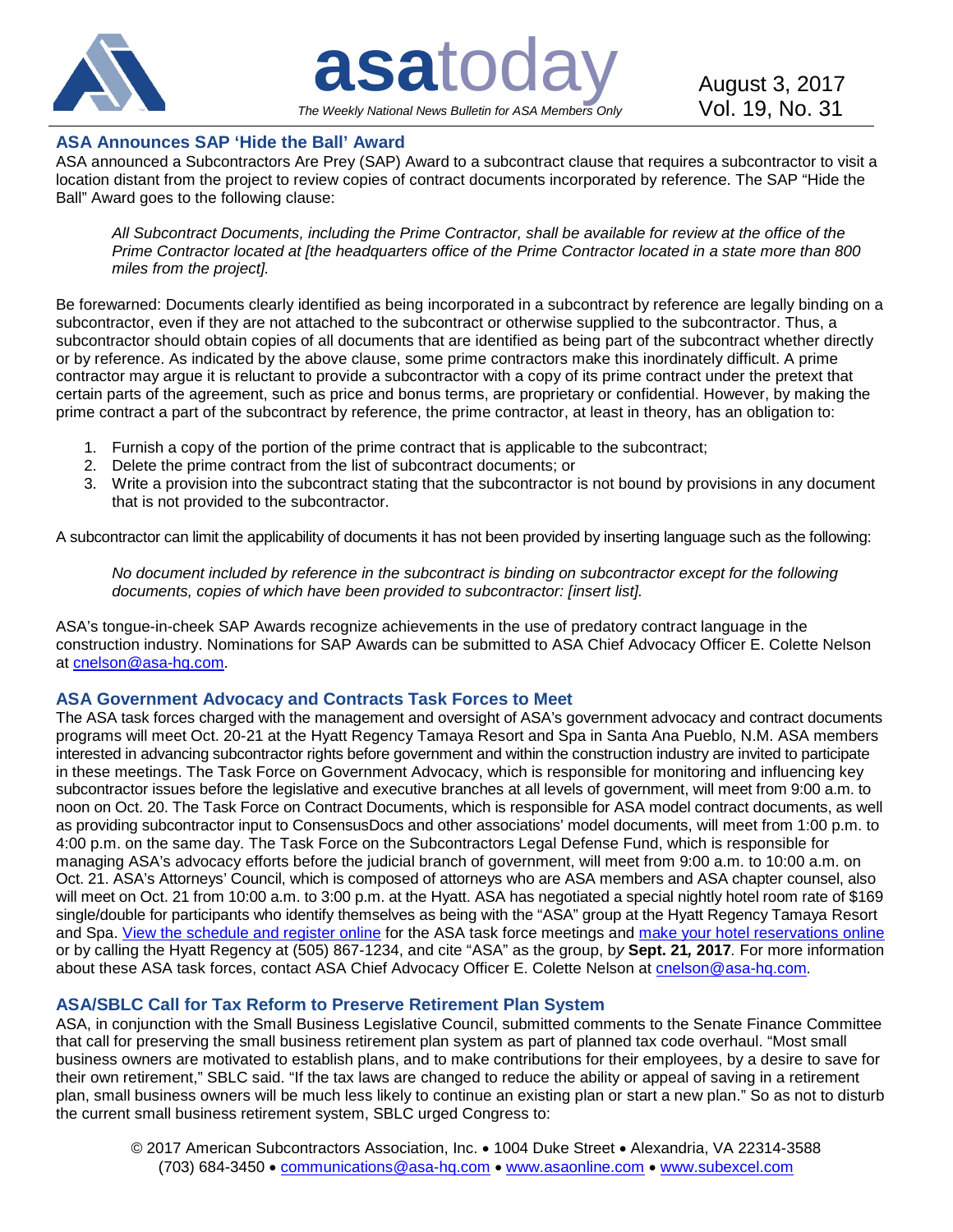- Reject attempts to decrease the amount that can be saved in a qualified plan. If the amount that small business owners can save in a qualified plan is reduced, small business owners will be motivated to freeze or terminate plans once they themselves have hit that cap. This will mean that fewer small business employees will be offered a plan.
- Avoid changes that would quickly force savings out of a plan after the owner's death or otherwise do anything to make owners concerned about saving too much in a retirement plan. If a small business owner is concerned about his/her descendants who inherit the plans assets will be forced to take the money out over a short period of time and therefore face negative consequences, the owner is likely to save less in the plan, which will not only impact his/her retirement security but that of the other employees of the business as well.
- Protect the deductibility of employer contributions. If the deduction for the employer contribution is eliminated, an employer will be far less likely to contribute toward an employee's retirement savings.
- Reject proposals to try to limit how much can be saved in a defined contribution plan pre-tax (i.e., to force some or all of the defined contribution retirement plan system towards Roth IRAs). If employees are taxed on contributions to a plan, they will be less likely to save, which, given that people are far more likely to save in employer-sponsored retirement plans than in any other vehicle, would reduce retirement savings overall.

SBLC is a permanent, independent coalition of more than 40 trade and professional associations that share a common commitment to the future of small businesses. ASA Chief Advocacy Officer E. Colette Nelson is a past chair of SBLC and currently serves on its board of directors.

# **This Summer, Give Your Business a Face Before Congress**

Now is the time to get in touch with your elected leaders and legislators! Washington, D.C., in August is more than just humidity and long lines at the museums, it also marks the time when Members of Congress, both from the Senate and House, return to their individual home states and districts for their annual "summer recess." However, despite many cynical press reports to the contrary, the summer recess is more than a vacation. While it's true that there will be golf, sun and free time being enjoyed by our leaders, it's also one of the few times legislators have to meet with their constituents in a direct manner. While on recess, the legislator's district (home) offices become the center of legislative activity. Senators and Representatives usually are more than eager to hear the concerns of those they represent in a personal way, face to face. This presents an invaluable opportunity for you and your business. By getting to know your elected officials, you're able to put a human face with the issues that are important to you and your business before the leaders who are writing our laws. While you might not have a current need to address your leaders from Washington, new issues and concerns will always come up down the road. Wouldn't it be better if you could walk in to your elected official's office and have the staff recognize you, address you by name, and make your concern a priority to the legislator who knows first-hand what you do? Making an appointment to see your legislator is easier than you might think. A good place to start is a visit to [www.Congress.gov.](http://www.congress.gov/) There you'll be able to find out who your leaders are, and how you can get in touch with them to make an appointment. It's usually as simple as making a local phone call. Look at your meeting as a public relations investment opportunity. In a crisis, having that personal connection in the nation's capital will only help you.

### **ASA's Glossary of Terms Answers 'What Does That Word Mean?'**

Have you ever read a subcontract document and wondered "What does that word mean?" Do you wish you had a tool to help an employee, new to the construction industry, understand the industry jargon? ASA's *Glossary of Common Construction Contract Terms* might be just what you've been looking for. The 16-page glossary provides an alphabetical list of terms and acronyms—from AAA to xcu— frequently used in construction contracts and subcontracts and discussions about them, as well as the definition of such terms. The ASA [Glossary of Common Construction Contract](http://bit.ly/2b0r8c8)  [Terms](http://bit.ly/2b0r8c8) is available under ["Contracts & Project Management"](http://bit.ly/1b9Uwt7) in the Member Resources section of the ASA Web site.

# **Open Lines of Communication on a Project Pay Off**

There's an old saying that only two things in life are certain: death and taxes. For honest, hard-working contractors and subcontractors, another certainty is that establishing clear lines of communication on projects and accurately recording communications for later reference pays off. Clear communication among the people managing and running projects, such as foremen, project managers and superintendents, minimizes guessing and the risks of the different parties on a project feeling they are being treating unfairly. The resulting improved coordination on the project will enhance productivity and reduce disputes. All contractors and subcontractors agree in principle that open communication is valuable, but they don't always seem to agree that it's worth the expense of time and money to establish on actual projects. For example, a superintendent may not schedule enough project meetings, or a client may not reveal what's happening behind closed doors with the owner when there's a dispute concerning a subcontractor's work. Why should a subcontractor insist on better, more open communication in such circumstances? If the promise of enhanced productivity isn't enough, just talk to any of the subcontractors that are the most diligent about keeping detailed records of communications with clients—the subcontractors that have lost major claims for extra work. These subcontractors have learned the hard way to record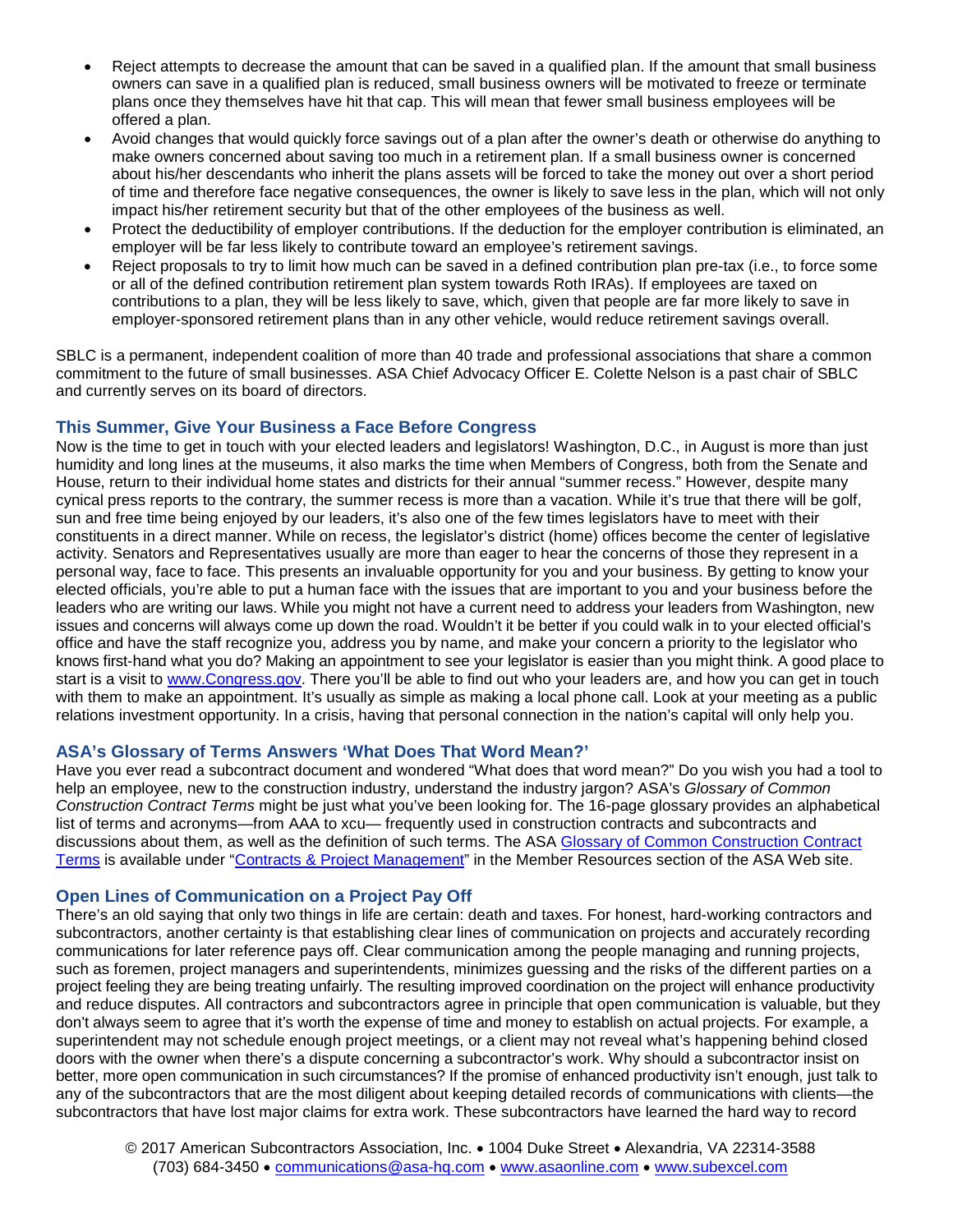daily reports and demands for payment, take photographs, save emails and much more. They know that courts and arbitrators look at such communications in determining the outcome of claims and the monetary judgment of awards, if any, to the prevailing party of a dispute. When talking to customers about opening lines of communication, use the "Guideline on Communication" in the [Guidelines for a Successful Construction Project](http://bit.ly/29r0aLT) developed and published by ASA, the Associated General Contractors of America, and the Associated Specialty Contractors. The guideline contains several suggestions for improving communication, which can be summarized as follows:

- Each party should have a readily available, competent authorized representative (and backup) who can represent it for project coordination purposes. Project coordination should occur through these representatives, and they should hold regular on-the-job meetings, take minutes and promptly distribute them to all parties.
- The prime contractor should provide a clear site logistics plan, detailing such items as personnel lifts, storage areas and heating/ventilation.
- Communications such as shop drawings, submittals and information about damage to work should be relayed promptly to the appropriate parties.
- In disputes with the owner/architect, the prime contractor should represent subcontractors equally and effectively. Disputes between the prime contractor and subcontractor should be settled in good faith and without disruption to the project. Monetary issues should be settled as promptly as possible.
- Parties should follow the procedures for change orders, back charges, progress and final payments, and the communication protocol between the subcontractor and the architect and/or its consultant. However, it is inappropriate for parties to ask for prospective lien waivers.

When asking clients to improve their communications, use the guideline—even provide them with a copy of it. Be sure to emphasize that the guideline contains best practices developed by and for all construction contractors.

# **Contract Changes and Claims: Limitations on Calculating Equitable Adjustments**

Contract clauses may limit the types of costs the subcontractor may recover, as well as the amount of overhead and profit. Consequently, it may be less expensive for an owner to incorporate changes after the contract has been executed than to include certain items of work in the original bid documents. Also, in cases where a large number of changes occur, these contract limitations may significantly impair the subcontractor's ability to receive the full actual increase in cost. The subcontractor's anticipated profit for the project may be eroded. These types of limitations should be reviewed very carefully and modified to allow the subcontractor to be reasonably compensated. ASA's [Contract Changes and](http://bit.ly/1CRsZuK)  [Claims](http://bit.ly/1CRsZuK) is a series of articles providing tips for the management of changes and changed conditions and how to realize full adjustment to the contract price or contract time.

#### **Help Steer Direction of ASA by Completing 2017-18 Member Needs Assessment Survey**

Every ASA member has a part to play in shaping the direction of, and the services provided by, the Association. How can you play your part? Complete and return ASA's [2017-18 Member Needs Assessment Survey.](http://bit.ly/2tGufyQ) "Every other year, ASA seeks your feedback on the challenges your business is facing in the construction industry and the ASA services and benefits you most value," said 2017-18 ASA President Jeff Banker, Banker Insulation, Chandler, Ariz. "Your responses to this survey are very important to us, because they help ASA evaluate our members' current needs and priorities and help steer the strategic direction of the Association. Essentially, you are helping us serve you better, so I encourage your participation." We need only your company name at the end of this survey in order to verify your membership. Multiple individuals from each member company are welcome to complete and submit the survey. Your name and email address are no longer required, but your name and company will remain anonymous. This year's member needs assessment survey should take 10 to 15 minutes to complete.

### **Aug. 8 ASA Webinar Examines Overlap Between FMLA, ADA and Workers' Compensation Laws**

Most subcontractors understand that when an employee suffers an injury at work, workers' compensation insurance will provide coverage for the claim. But when an employee suffers an injury at work and is unable to come back to work, other laws are implicated. In the Aug. 8 ASA webinar, "The Devil's Triangle: Understanding the Overlap Between the FMLA, ADA and Workers' Compensation Laws," presenter Philip J. Siegel, Hendrick, Phillips, Salzman & Siegel, will provide an overview of the interplay between the Family Medical Leave Act, the Americans with Disabilities Act, and workers' compensation laws, all of which may come into play when an injured employee will need to miss work. Siegel will explain the employer's compliance obligations under what is often referred to as the Devil's Triangle. Webinar participants will be in a better position to avoid a misstep when dealing with an injured employee, which could cost the company thousands of dollars. Participants will also better understand the legal road map for effectuating a termination of an injured employee who is unable to timely return to work. This live, 90-minute webinar will begin at 12:00 p.m. Eastern time/9:00 a.m. Pacific time. Registration is \$99 for members and \$179 for nonmembers. [Register online.](http://bit.ly/2rHn2yn)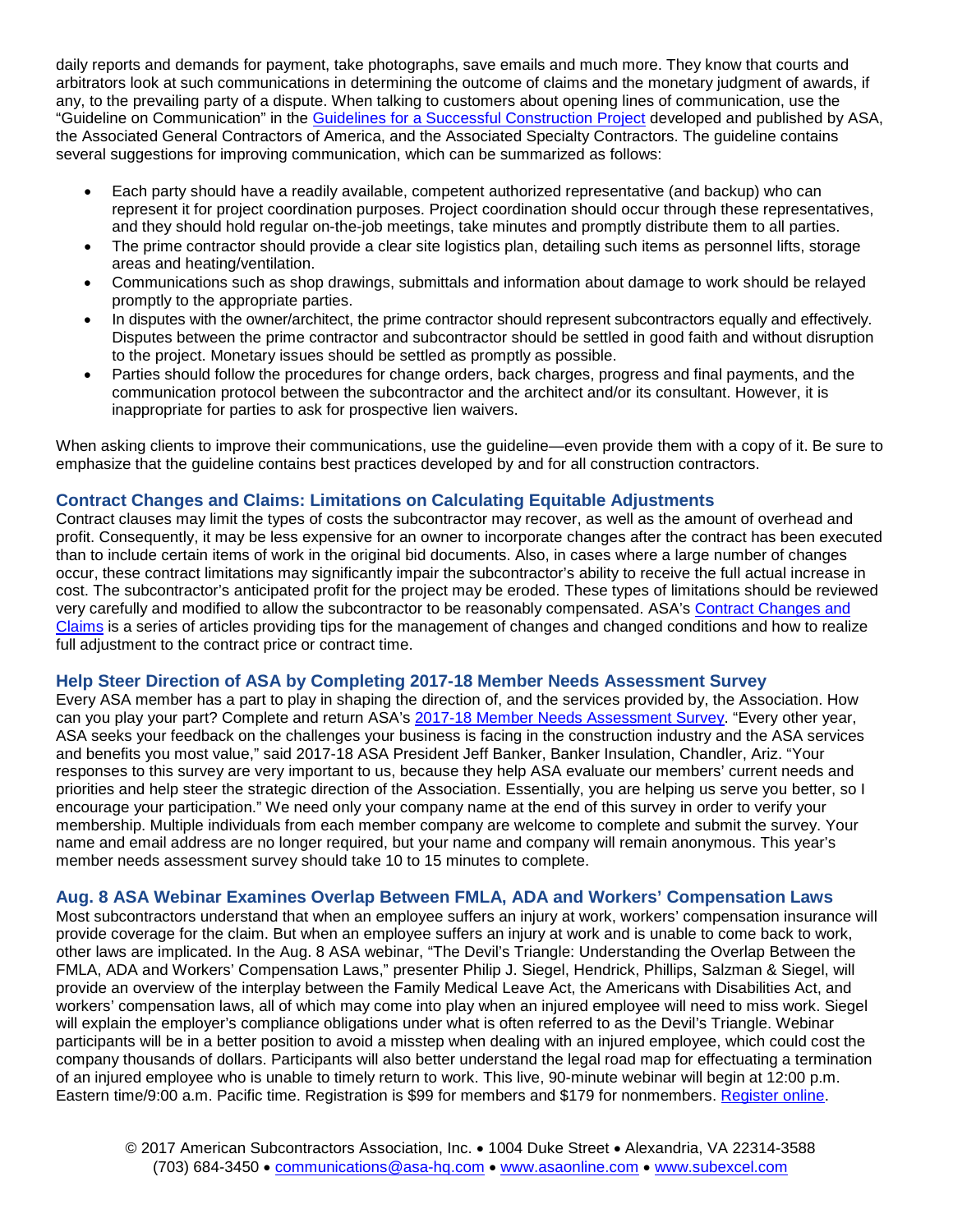### **Learn About Self-Funded Healthcare for Subcontractors in Complimentary Aug. 22 ASA Webinar**

Subcontractors around the country are creating a competitive advantage and saving millions of dollars annually in healthcare costs through a self-insurance model—without adding any risk. Those savings are being used to land more jobs and recruit more employees. In the complimentary Aug. 22 ASA webinar, "Self-Funded Healthcare for Subcontractors," presenter Mike Bechtol, Redirect Health, explains how these subcontractors are challenging the status quo and providing the healthcare their workers need—at less than \$100 per employee per month—and gaining a distinct hiring advantage in a very competitive environment. This live, 90-minute webinar will begin at 12:00 p.m. Eastern time/9:00 a.m. Pacific time. Registration is free for members and nonmembers. [Register online.](http://bit.ly/2rHs3Xw)

#### **Is Your Cash Working for You? Learn About 'Cash Management' with FASA Video-on-Demand**

For subcontractors, effectively managing cash is an ongoing and high-stakes challenge. In the FASA video-on-demand, "Is Your Cash Working for You? Understanding the Competitive Advantage of Cash Management," Kevin Jacobs and Aaron McFarland, Moss Adams, LLP, outline steps subcontractors can take to adjust their allocations so they have cash on hand when they need it, while earning a return on their long-term reserves:

- Examine current liquidity structure.
- Analyze business cycles.
- Project company's needs.
- Understand the impact on third parties and owners.

Play this on-demand video with a free media player like [Windows Media Player,](http://bit.ly/2tPVoAZ) and use it for group training by projecting it onto a screen or wall in a conference room. "Is Your Cash Working for You? Understanding the Competitive Advantage of Cash Management" (Item #8095) is \$65 for ASA members and \$95 for nonmembers. [Order online.](http://bit.ly/2d5mlvt)

#### *ENR* **Magazine to Host Dormitory Authority Conference on Sept. 27 in New York City**

Construction, architecture, and engineering professionals throughout the New York region will learn about new opportunities with the Dormitory Authority of the State of New York (DASNY) during a conference hosted by *Engineering News-Record* magazine on Sept. 27, 2017, at the CUNY Graduate Center in New York City. Called "Building Brighter Futures," this inaugural conference will address news, trends, and opportunities in the industry, as well as updates to DASNY projects, and is expected to attract hundreds of attendees from the area who are looking to contract business with DASNY, higher education facilities, and major construction firms. General contractors, subcontractors, architects, engineers, facility managers, and other industry service providers interested in contract opportunities with DASNY are encouraged to attend. The Dormitory Authority of the State of New York is among the nation's largest issuers of low-cost, tax-exempt bonds and one of its biggest public builders. It creates health, education, and scientific facilities that form the backbone of inclusive, sustainable communities in the region. DASNY takes contractors through an entire project, from concept to commissioning, and manages all contracts, the environmental review process, and financing. For more information, visit [www.dasnyconference.com.](http://www.dasnyconference.com/)

Advertisements

### **ASA Silver Sponsor eMeasure Offers Summer Sale**

ASA Silver sponsor eMeasure is currently having a summer sale, ending Sept. 1—purchase eMeasure for just \$750! Plus, if using the promo code **ASA102**, you will also get your first year's maintenance for free. Rental options are also available for just \$44.50/month! eMeasure is a simple electronic takeoff software and Excel add-in that allows subcontractors to measure from digital construction plans and blueprints with ease. Takeoff areas, lengths and counts from scans, PDFs and CAD, then live-link to your Excel spreadsheet, and drag and drop your measurements straight into your estimate! "The eMeasure system has only the features subcontractors really need," said Adam Khemiri, eMeasure. "It's simple, accurate and easy to use, and with the industry-leading Excel add-in it means you can totally eliminate copy-paste errors." Khemiri explained that subcontractors can learn the eMeasure system in under an hour with eMeasure's support resources, including FAQ, training videos, documentation and more—all included for free with the program. "eMeasure is the ultimate way to go paperless with your estimating!" he added. Visit [www.emeasure.com](http://www.emeasure.com/links/asa) to see why eMeasure is "Made to Measure."

#### **Get Your Books in Order with Silver ASA Sponsor CapitalPlus**

Silver ASA sponsor [CapitalPlus](http://www.capitalplusfinancial.com/capitalplus) has extensive experience providing financial services that help subcontractors and others in construction-related industries get their books in order by staying up-to-date with entries, ensuring accuracy, and providing funds when they are unable to get a traditional bank line of credit. CapitalPlus accomplishes this through two ventures, CapitalPlus Financial and CapitalPlus Equity. CapitalPlus Financial helps small businesses by providing